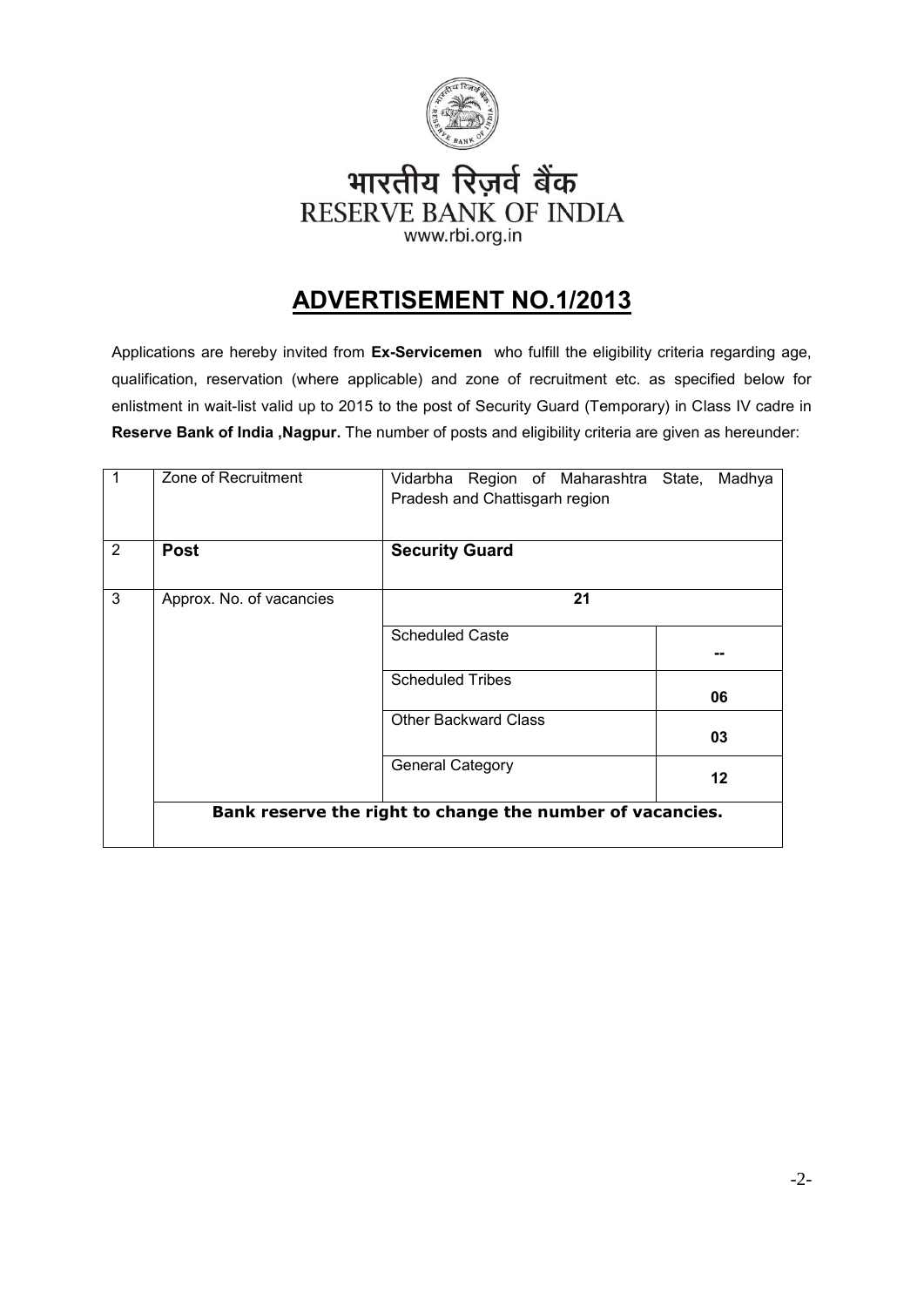|                |                           | -2-                                                                                                                                                                                                                                                                                                                                                                                                                                                                                                                                                                                                                                                                                                                                                                                                                                                                                                                                                                                                                                                                                                                                                                                                                                        |  |  |  |
|----------------|---------------------------|--------------------------------------------------------------------------------------------------------------------------------------------------------------------------------------------------------------------------------------------------------------------------------------------------------------------------------------------------------------------------------------------------------------------------------------------------------------------------------------------------------------------------------------------------------------------------------------------------------------------------------------------------------------------------------------------------------------------------------------------------------------------------------------------------------------------------------------------------------------------------------------------------------------------------------------------------------------------------------------------------------------------------------------------------------------------------------------------------------------------------------------------------------------------------------------------------------------------------------------------|--|--|--|
| 4              | Qualification required    | i. Ex-Servicemen# with proper Military background who have                                                                                                                                                                                                                                                                                                                                                                                                                                                                                                                                                                                                                                                                                                                                                                                                                                                                                                                                                                                                                                                                                                                                                                                 |  |  |  |
|                |                           | been actually in Military Service. Candidates should have                                                                                                                                                                                                                                                                                                                                                                                                                                                                                                                                                                                                                                                                                                                                                                                                                                                                                                                                                                                                                                                                                                                                                                                  |  |  |  |
|                |                           | the experience of handling arms and ammunition in the                                                                                                                                                                                                                                                                                                                                                                                                                                                                                                                                                                                                                                                                                                                                                                                                                                                                                                                                                                                                                                                                                                                                                                                      |  |  |  |
|                |                           | military.                                                                                                                                                                                                                                                                                                                                                                                                                                                                                                                                                                                                                                                                                                                                                                                                                                                                                                                                                                                                                                                                                                                                                                                                                                  |  |  |  |
|                |                           | ii. Std. 10 <sup>th</sup> (Passed) to Undergraduate. Matriculate Ex-                                                                                                                                                                                                                                                                                                                                                                                                                                                                                                                                                                                                                                                                                                                                                                                                                                                                                                                                                                                                                                                                                                                                                                       |  |  |  |
|                |                           | serviceman with 15 years of Defence Service (who are                                                                                                                                                                                                                                                                                                                                                                                                                                                                                                                                                                                                                                                                                                                                                                                                                                                                                                                                                                                                                                                                                                                                                                                       |  |  |  |
|                |                           | considered as Graduates) are also eligible to apply. The                                                                                                                                                                                                                                                                                                                                                                                                                                                                                                                                                                                                                                                                                                                                                                                                                                                                                                                                                                                                                                                                                                                                                                                   |  |  |  |
|                |                           | Bank shall have a right to raise the minimum eligibility                                                                                                                                                                                                                                                                                                                                                                                                                                                                                                                                                                                                                                                                                                                                                                                                                                                                                                                                                                                                                                                                                                                                                                                   |  |  |  |
|                |                           | standards etc. in order to limit the number of candidates to                                                                                                                                                                                                                                                                                                                                                                                                                                                                                                                                                                                                                                                                                                                                                                                                                                                                                                                                                                                                                                                                                                                                                                               |  |  |  |
|                |                           | be called for interview commensurate with the number of                                                                                                                                                                                                                                                                                                                                                                                                                                                                                                                                                                                                                                                                                                                                                                                                                                                                                                                                                                                                                                                                                                                                                                                    |  |  |  |
|                |                           | vacancies. The decision of the Bank in this regard will be<br>final.                                                                                                                                                                                                                                                                                                                                                                                                                                                                                                                                                                                                                                                                                                                                                                                                                                                                                                                                                                                                                                                                                                                                                                       |  |  |  |
|                |                           | iii. Candidates must have acquired educational qualification                                                                                                                                                                                                                                                                                                                                                                                                                                                                                                                                                                                                                                                                                                                                                                                                                                                                                                                                                                                                                                                                                                                                                                               |  |  |  |
|                |                           |                                                                                                                                                                                                                                                                                                                                                                                                                                                                                                                                                                                                                                                                                                                                                                                                                                                                                                                                                                                                                                                                                                                                                                                                                                            |  |  |  |
|                |                           | from educational institutions recognized by the state                                                                                                                                                                                                                                                                                                                                                                                                                                                                                                                                                                                                                                                                                                                                                                                                                                                                                                                                                                                                                                                                                                                                                                                      |  |  |  |
|                |                           | Government within the recruitment zone of Nagpur Office i.e.                                                                                                                                                                                                                                                                                                                                                                                                                                                                                                                                                                                                                                                                                                                                                                                                                                                                                                                                                                                                                                                                                                                                                                               |  |  |  |
|                |                           | Vidarbha Region of Maharashtra State, Madhya Pradesh                                                                                                                                                                                                                                                                                                                                                                                                                                                                                                                                                                                                                                                                                                                                                                                                                                                                                                                                                                                                                                                                                                                                                                                       |  |  |  |
|                |                           | and Chhattisgarh State.                                                                                                                                                                                                                                                                                                                                                                                                                                                                                                                                                                                                                                                                                                                                                                                                                                                                                                                                                                                                                                                                                                                                                                                                                    |  |  |  |
|                |                           |                                                                                                                                                                                                                                                                                                                                                                                                                                                                                                                                                                                                                                                                                                                                                                                                                                                                                                                                                                                                                                                                                                                                                                                                                                            |  |  |  |
|                |                           | #"Ex-serviceman means a person, who has served in any rank (whether as a combatant or as<br>a non-combatant) in the regular Army, Navy and Air Force of the Indian Union but does not<br>include a person who has served in the Defence Security Corps, the General Reserve<br>Engineering Force, the Lok Sahayak Sena and the para military forces and who has retired<br>from such service after earning his pension; or who has been released from such service on<br>medical ground attributable to military service or circumstances beyond his control and<br>awarded medical or other disability pension; or who has been released, otherwise than on his<br>own request, from such service as a result of reduction in establishment; or who has been<br>released from such service after completing the specific period of engagement, otherwise<br>than at his own request or by way of dismissal or discharge on account of misconduct or<br>inefficiency, and has been given a gratuity and includes personnel of the Territorial army of<br>the following categories, viz.a) pension holders for continuous embodied service; b) person<br>with disability attributable to military service, and c) gallantry award winners". |  |  |  |
| 5              | Age limit as on March 01, | The normal upper age limit of 25 years (30 years for ST                                                                                                                                                                                                                                                                                                                                                                                                                                                                                                                                                                                                                                                                                                                                                                                                                                                                                                                                                                                                                                                                                                                                                                                    |  |  |  |
|                | 2013                      | candidates & 28 years for OBC candidates) is further<br>relaxable to the extent of number of the years of service in<br>the Armed Force plus 3 years, subject to the maximum<br>upper age limit of 45 years.                                                                                                                                                                                                                                                                                                                                                                                                                                                                                                                                                                                                                                                                                                                                                                                                                                                                                                                                                                                                                               |  |  |  |
| 6              | Pay and Allowances        | Starting of pay of Rs. 6350-220-7230-260-8010-300-8910-                                                                                                                                                                                                                                                                                                                                                                                                                                                                                                                                                                                                                                                                                                                                                                                                                                                                                                                                                                                                                                                                                                                                                                                    |  |  |  |
|                |                           | 400-9710-500-11710-680-13750 (20 years) + allowances<br>as admissible from time to time. At the current rate the total<br>emoluments (Pay and Allowances) will approximately be Rs.<br>14932/-                                                                                                                                                                                                                                                                                                                                                                                                                                                                                                                                                                                                                                                                                                                                                                                                                                                                                                                                                                                                                                             |  |  |  |
| $\overline{7}$ | Place of work             | At the Bank's Offices/Residential Quarters etc. at Nagpur                                                                                                                                                                                                                                                                                                                                                                                                                                                                                                                                                                                                                                                                                                                                                                                                                                                                                                                                                                                                                                                                                                                                                                                  |  |  |  |
| 8              | Selection Process         | Subject to the conditions laid down, selection will be made<br>through interview of eligible candidates.                                                                                                                                                                                                                                                                                                                                                                                                                                                                                                                                                                                                                                                                                                                                                                                                                                                                                                                                                                                                                                                                                                                                   |  |  |  |
|                |                           |                                                                                                                                                                                                                                                                                                                                                                                                                                                                                                                                                                                                                                                                                                                                                                                                                                                                                                                                                                                                                                                                                                                                                                                                                                            |  |  |  |

-2-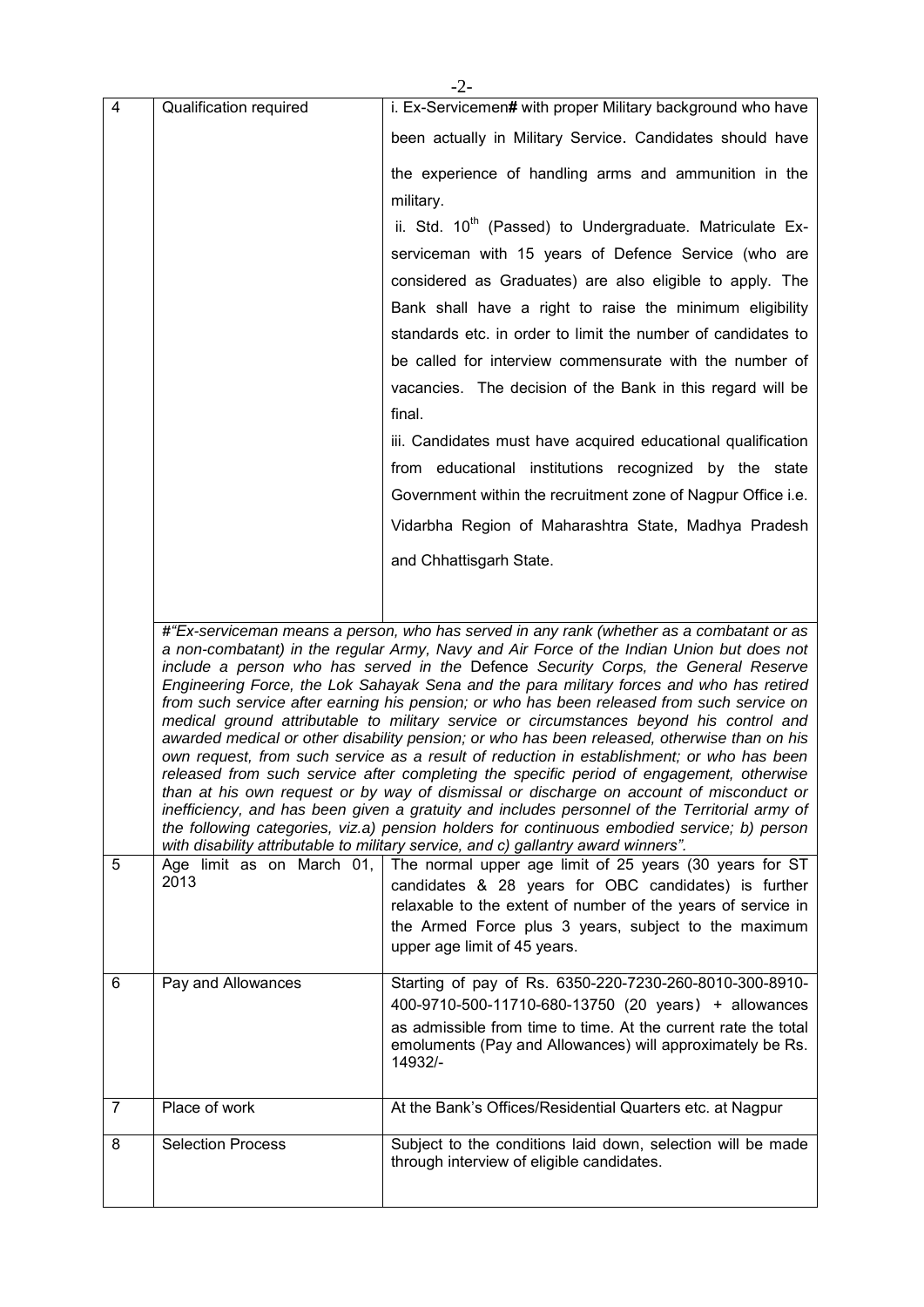| $\boldsymbol{9}$ | How to apply                                                                           | i) Candidates must apply in the prescribed format given in<br>Advertisement (application give below). Application in any<br>other format is liable to be rejected.                                                                                                                                                                                                                                                                                                                                                                                                                                                                                                                                                          |
|------------------|----------------------------------------------------------------------------------------|-----------------------------------------------------------------------------------------------------------------------------------------------------------------------------------------------------------------------------------------------------------------------------------------------------------------------------------------------------------------------------------------------------------------------------------------------------------------------------------------------------------------------------------------------------------------------------------------------------------------------------------------------------------------------------------------------------------------------------|
|                  |                                                                                        | ii) Application may be preferably typewritten or neatly<br>handwritten in English /Hindi/Marathi.                                                                                                                                                                                                                                                                                                                                                                                                                                                                                                                                                                                                                           |
|                  |                                                                                        | iii) Application must be sent by <b>ORDINARY POST only</b> .<br>Applications sent by Registered Post/Courier Service will not<br>be accepted. Applications should be addressed to the<br>"REGIONAL DIRECTOR, RESERVE BANK OF INDIA,<br>DR.RAGHAVENDRA RAO ROAD, CIVIL LINES,<br>OPP.<br>VIDHAN BHAVAN, NAGPUR 440001". No application will<br>be received in person or any acknowledgement given<br>hereto.                                                                                                                                                                                                                                                                                                                 |
|                  |                                                                                        | iv) Cover containing Application must be super scribed<br>"APPLICATION FOR THE POST OF SECURITY GUARD"                                                                                                                                                                                                                                                                                                                                                                                                                                                                                                                                                                                                                      |
| 10               | Applications of the candidates<br>should be supported by the<br>following certificates | i) Attested copies of certificates regarding age, educational<br>qualifications and experience along with a pass-port size<br>signed photograph.                                                                                                                                                                                                                                                                                                                                                                                                                                                                                                                                                                            |
|                  |                                                                                        | ii) In case of candidates belonging to SC/ST/OBC attested<br>copy of the relative caste certificate from Competent<br>Authority.                                                                                                                                                                                                                                                                                                                                                                                                                                                                                                                                                                                            |
|                  |                                                                                        | Attested copy of the Military discharge certificate.<br>iii)                                                                                                                                                                                                                                                                                                                                                                                                                                                                                                                                                                                                                                                                |
| 11               | <b>Closing Date</b>                                                                    | Applications completed in all respect must reach Bank's<br>Office at the aforesaid address latest by 10 <sup>th</sup> June 2013<br>(within 15 days from the date of application of the<br>advertisement).                                                                                                                                                                                                                                                                                                                                                                                                                                                                                                                   |
| 12               | Warning.                                                                               | i) Applications which are not accompanied by passport size<br>photograph, certified copies of certificates in proof of age,<br>educational qualification, Military Service, caste, etc. are<br>liable to be rejected.                                                                                                                                                                                                                                                                                                                                                                                                                                                                                                       |
|                  |                                                                                        | Orthopedically Handicapped / Hearing Impaired or<br>ii)<br>Visually Handicapped Ex-serviceman will not be eligible.                                                                                                                                                                                                                                                                                                                                                                                                                                                                                                                                                                                                         |
|                  |                                                                                        | iii) No correspondence will be entered into with candidates<br>not found eligible/not considered for interview.                                                                                                                                                                                                                                                                                                                                                                                                                                                                                                                                                                                                             |
|                  |                                                                                        | iv) Canvassing in any form will be a disqualification. Any<br>attempt on the part of a candidate to obtain support for his<br>candidature by any means such as submitting fabricated<br>documents, making statements which are incorrect/false,<br>suppressing material information, resorting to irregular or<br>improper means in connection with his candidature using<br>unfair means etc. shall also be a disqualification. If any<br>unscrupulous person/s pretends to provide assistance by<br>resorting to unfair means, a complaint may be lodged with<br>any of the following: Complaint Redressal Cell, Reserve<br>Bank of India, Opp. Vidhan Bhavan, Dr. Raghavendra Rao<br>Road, Civil Lines, Nagpur - 440 001 |
|                  |                                                                                        | v) Central Vigilance Commission, Satarkata Bhavan, Block<br>"A" G.P.O. complex, INA, New-Delhi.110 023                                                                                                                                                                                                                                                                                                                                                                                                                                                                                                                                                                                                                      |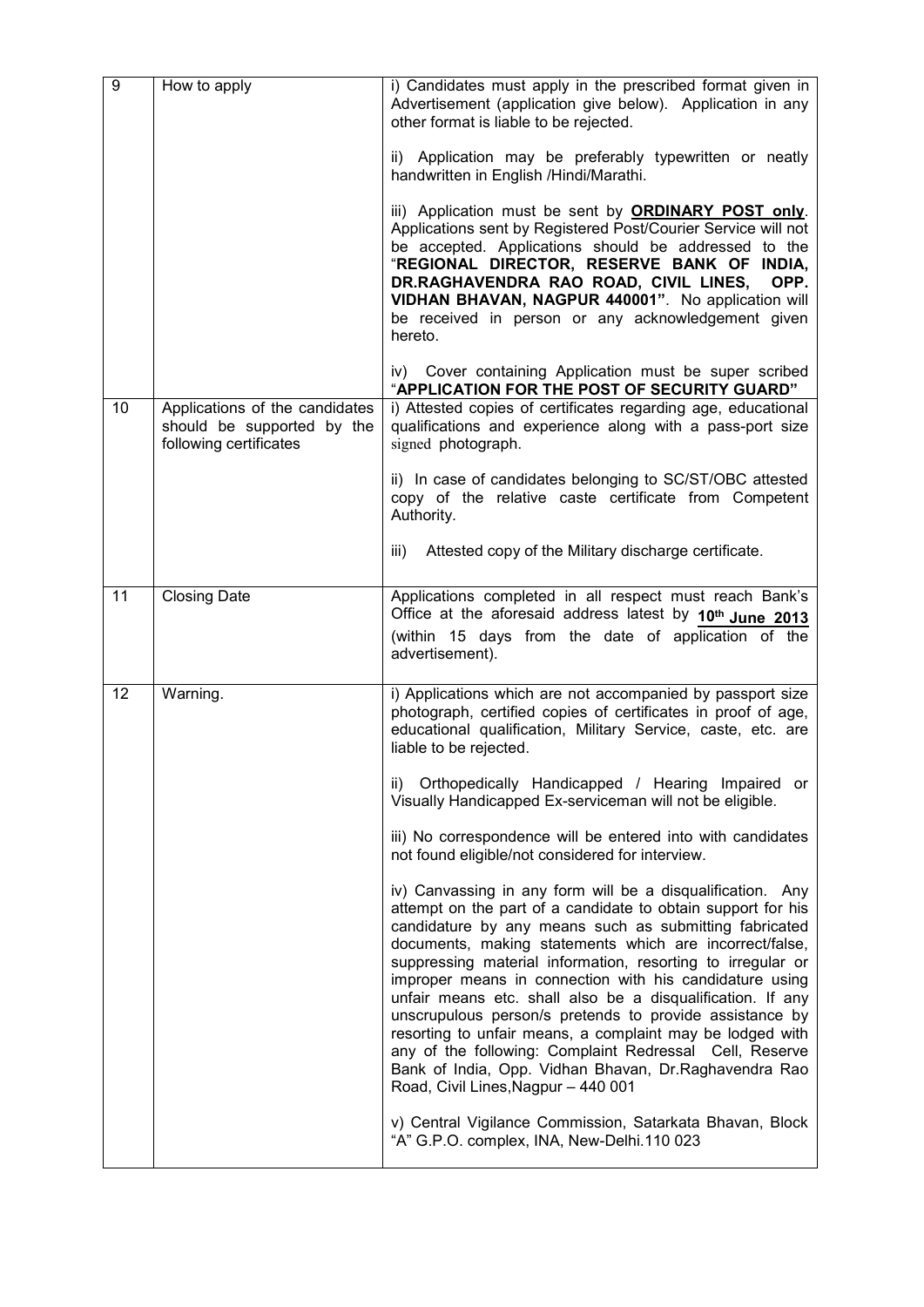# **Application Form**

Signed photograph of the candidate (Passport size)

### **Post applied for**:- **Security Guard**

| 1. Full name( in Block letters) :-Shri. |                    |           |           |            |     |
|-----------------------------------------|--------------------|-----------|-----------|------------|-----|
| 2. Father's name                        | $\therefore$ Shri. |           |           |            |     |
| 3. Category                             |                    | <b>SC</b> | <b>ST</b> | <b>OBC</b> | Gen |
| 4. Period of Defence Service :-         |                    |           |           |            |     |
| a)Date of recruitment:-                 |                    |           |           |            |     |
| b) Date of release :-                   |                    |           |           |            |     |
| 5. Date of Birth                        |                    |           |           |            |     |
| 6. Age as on 01.03.2013<br>- 17         |                    | YY        | MM        | DD         |     |

7.Educational Qualification:-

| <b>Exam. Passed</b> | <b>Subjects</b> | <b>Year of</b><br>passing | <b>University/Board</b> | <b>Percentage of</b><br>marks |
|---------------------|-----------------|---------------------------|-------------------------|-------------------------------|
|                     |                 |                           |                         |                               |
|                     |                 |                           |                         |                               |
|                     |                 |                           |                         |                               |
|                     |                 |                           |                         |                               |
|                     |                 |                           |                         |                               |

8. Number and date of Registration with Employment Office:-

9.Postal Address for correspondence :-